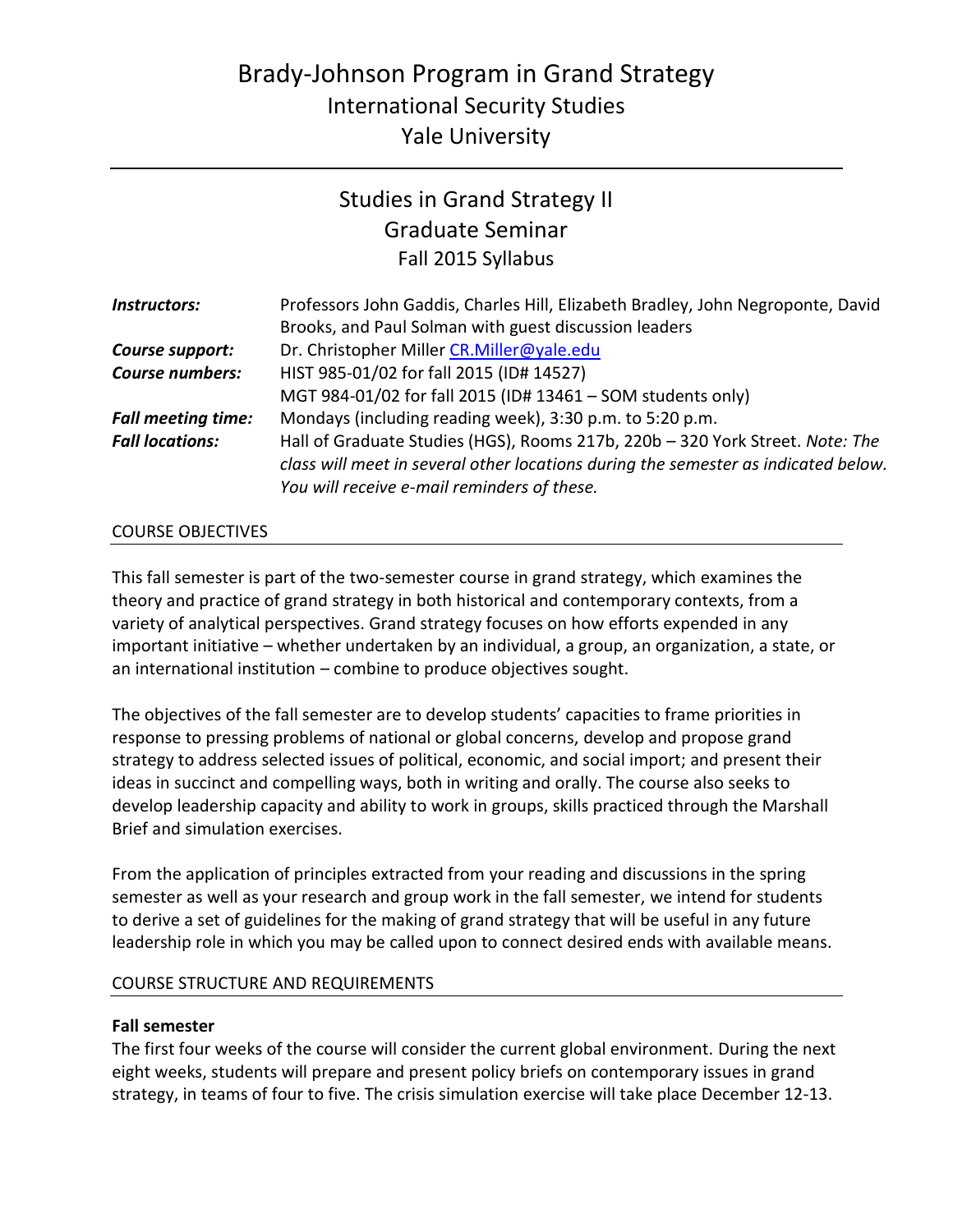#### **Fall semester grading**

Students will receive a grade for each semester of the course, in accordance with the systems employed in their respective schools. Evaluations will be based upon written assignments, individual participation in seminar discussions, and other Grand Strategy-sponsored events, and collective contributions to policy briefs and the crisis simulation. Grades will be lowered for late submissions.

## **Summer internship/research project papers**

Each student must submit a 2-5 page outline or draft on her/his summer internship/research project paper by **October 8.** Final reports of approximately 5,000 – 8,000 words are due on **December 3**. Both the draft and the final report are to be submitted electronically to Christopher Miller at the e-mail address above. In addition, a hard copy of the final report is to be turned in at the office of International Security Studies, 31 Hillhouse Avenue. When preparing both drafts and final papers, students should seek to connect the principles of grand strategy learned during the first semester, their summer research or internship experience, and their observations and recommendations on the selected topic.

#### **Required Reading**

Reading assignments for the first four weeks of the fall semester are listed below under *"core reading."* Articles can be found on the course V2 website. Assigned books, marked with an asterisk (\*), should be purchased on-line or through your preferred book vendor.

#### **Grand Strategy Lecture Series**

Grand Strategy lectures, open to the entire Yale community, will provide a backdrop for the semester's studies. Topics, dates, times and locations will be announced as they are confirmed. All students will have the opportunity to attend a private dinner discussion with at least one speaker in this lecture series.

## **Special events and dinner sessions**

Throughout the semester, there will be additional opportunities – open only to Grand Strategy students -- to meet with distinguished practitioners and scholars. We will announce these events as far in advance as practicable. Space is often limited for these occasions, so participation is on a "first come, first served" basis. Students who sign up for an event but cannot attend must contact Kathleen Galo kathleen.galo@yale.edu as soon as possible.

#### **Questions**

Please direct any course-related questions to Christopher Miller, Associate Director of the Brady-Johnson Program in Grand Strategy, at [CR.Miller@yale.edu](mailto:CR.Miller@yale.edu)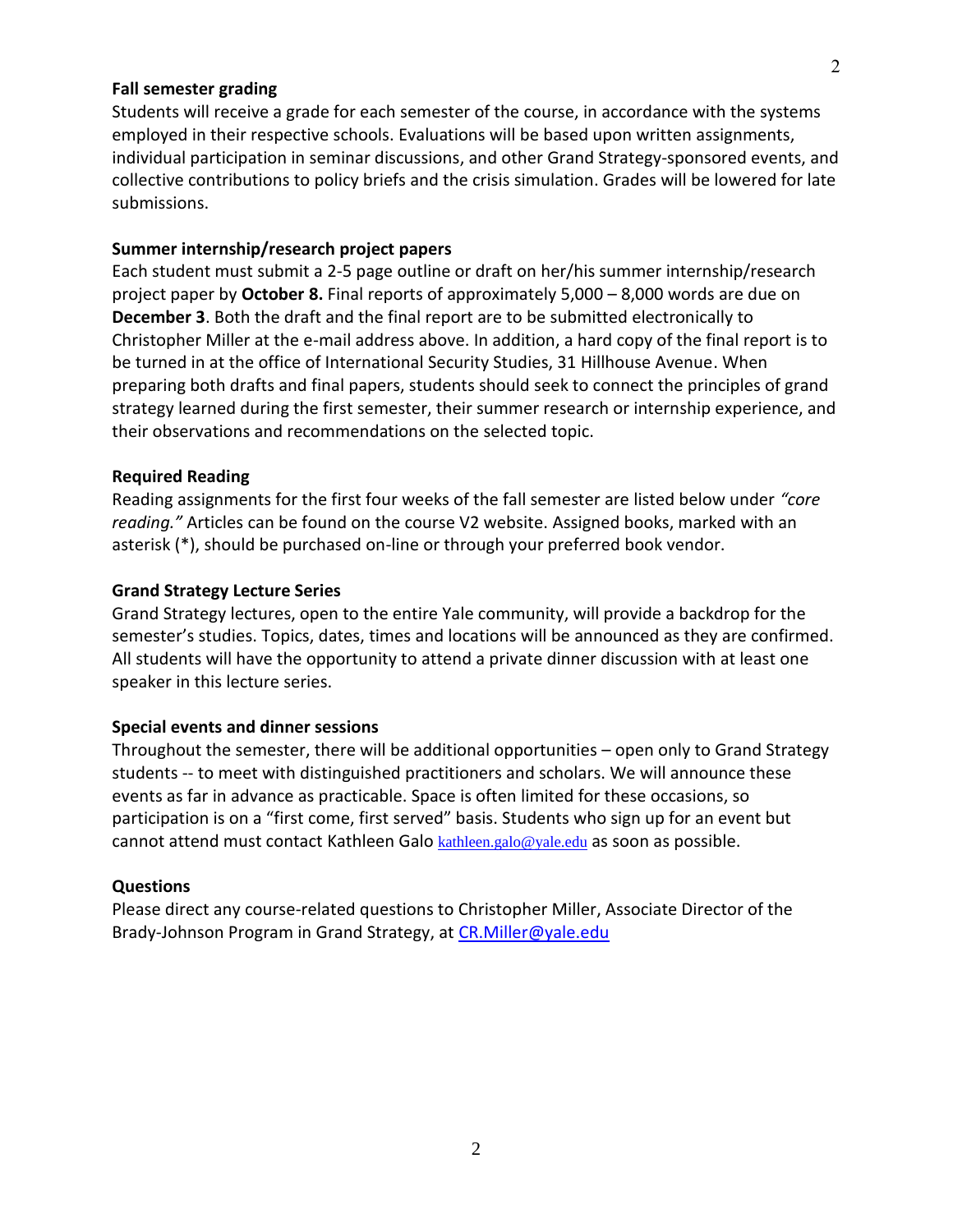## **Contemporary Issues of Grand Strategy**

### **Week I: Where Do We Stand? Friday, 4** September

3

*Discussion Leaders: John Gaddis, Charles Hill, Elizabeth Bradley Location: HGS 211*

## **Core reading:**

\* Hal Brands, *What Good is Grand Strategy?* (Cornell University Press, 2014).

## **Week II: Grand Strategy of US-Iran Relations <b>Monday, 14** September

*Discussion Leaders: John Negroponte, Emma Sky, Ted Wittenstein Location: HGS 211*

## **Core reading:**

Ali Ansari, *Confronting Iran: The Failure of American Foreign Policy and the Roots of Mistrust,* Hurst, 2006, 55-91 and 147-165.

Ken Pollack, *Unthinkable: Iran, the Bomb, and American Strategy***,** Simon & Schuster (September 10, 2013), pp 3-63

Emma Sky, *Unraveling: High Hopes and Missed Opportunities in Iraq, xi-xiii, 1-4, 345-363*

*The Washington Post*, "Iran's Grand Strategy Is to Become a Regional Powerhouse" [http://www.washingtonpost.com/opinions/irans-grand-strategy/2015/04/03/415ec8a8-d8a3-](http://www.washingtonpost.com/opinions/irans-grand-strategy/2015/04/03/415ec8a8-d8a3-11e4-ba28-f2a685dc7f89_story.html) [11e4-ba28-f2a685dc7f89\\_story.html](http://www.washingtonpost.com/opinions/irans-grand-strategy/2015/04/03/415ec8a8-d8a3-11e4-ba28-f2a685dc7f89_story.html)

Cover letter and overview of the WMD Commission report [http://www.gpo.gov/fdsys/search/pagedetails.action?granuleId=&packageId=GPO-](http://www.gpo.gov/fdsys/search/pagedetails.action?granuleId=&packageId=GPO-WMD&fromBrowse=true)[WMD&fromBrowse=true](http://www.gpo.gov/fdsys/search/pagedetails.action?granuleId=&packageId=GPO-WMD&fromBrowse=true)

Current Iran-US nuclear agreement <http://www.state.gov/r/pa/prs/ps/2015/04/240170.htm>

To see how highly the U.S. prioritizes Iran, read the 2015 National Security Strategy. [https://www.whitehouse.gov/sites/default/files/docs/2015\\_national\\_security\\_strategy.pdf.](https://www.whitehouse.gov/sites/default/files/docs/2015_national_security_strategy.pdf)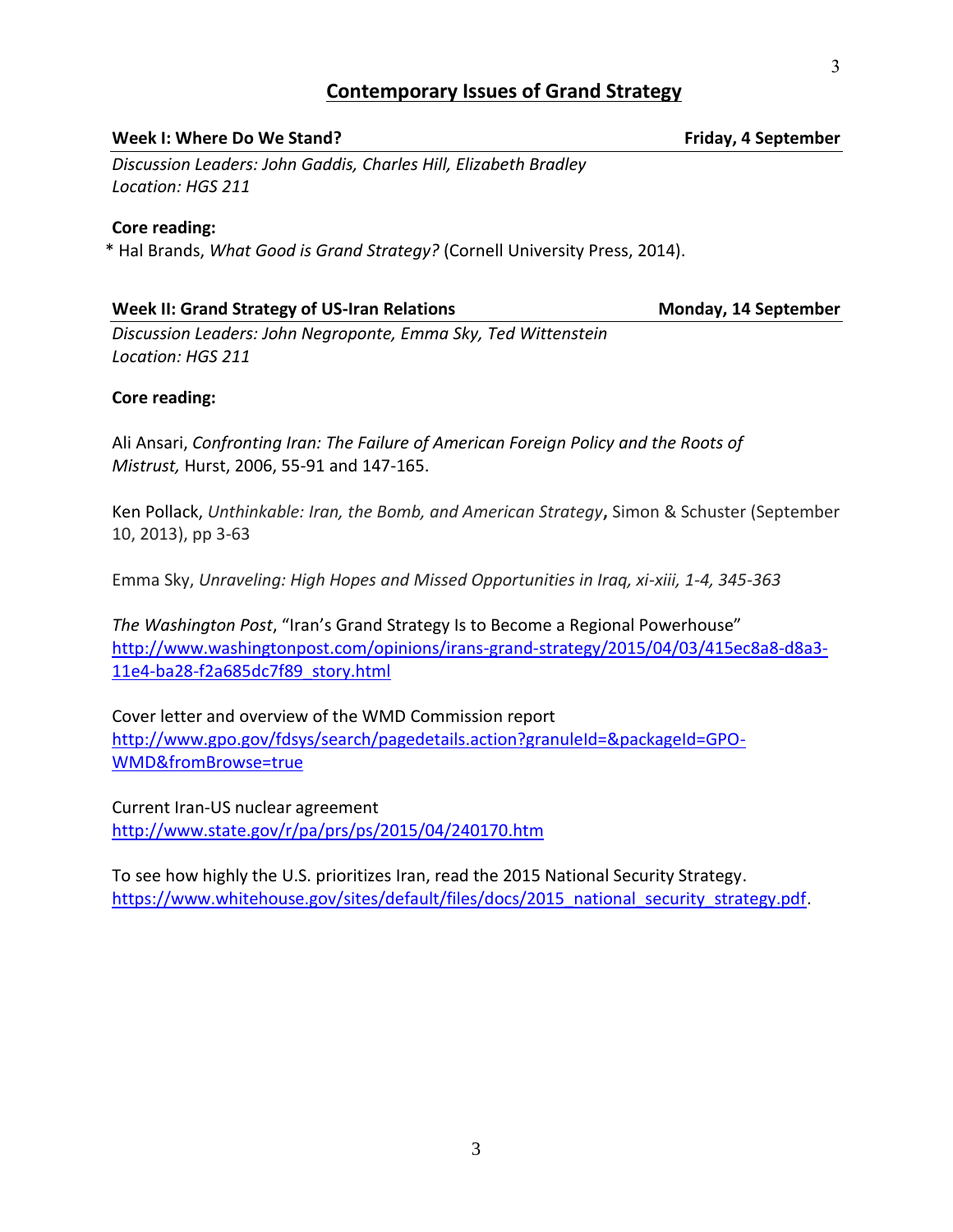### **Week III: Economic Inequality as a Global Issue Monday, 21 September**

*Discussion Leaders: Chris Miller, Paul Solman Location: HGS 211*

## **Core reading:**

Thomas Piketty and Emmanuel Saez, "Income Inequality in the United States, 1913-2002," Nov. 2004, online at http://eml.berkeley.edu/~saez/piketty-saezOUP04US.pdf. Pp. 1-26, Figures 1- A2.

Claudia Goldin and Larry Katz, "The Future of Inequality" 2009. Aspen Institute Congressional Program 24(4): 7-14. Education Reform: Sixteenth Conference, August 17-August 22, 2009. Washington, DC: Aspen Institute. Previously published in Milken Institute Review, 3rd Q, 2009.

Branko Milanovic, "Global Income Inequality by the Numbers: In History and Now," World Bank, Policy Research Working Paper, #6259, World Bank Development Group 2012; especially P. 13.

Steven Kaplan and Josh Rauh, "It's the Market: The Broad Based Rise in Return to Top Talent," *Journal of Economic Perspectives,* Volume 27: Number 3, Summer 2013; Pp. 35–56

Gregory Clark, *The Son Also Rises,* Princeton University Press, 2014; Chapters 1-3.

Tom Church and Chris Miller, "Background Facts on Inequality Chart Book" (unpublished paper)

## **Marshall Brief Workshop Monday, 21 September**

*Workshop Leaders: John Gaddis, Charlie Hill, Elizabeth Bradley Location: HGS 211*

This evening session, which will be held from 5:30 p.m. to 7:00 p.m., will cover writing, presentation and briefing skills. Light dinner served.

| Week IV: Grand Strategy of Health and Health Care | Monday, 28 September |  |
|---------------------------------------------------|----------------------|--|
| <b>Guest Discussion Leader: Elizabeth Bradley</b> |                      |  |
| Location: HGS 211                                 |                      |  |

## **Core reading:**

George Rosen, *A History of Public Health,* Johns Hopkins Press: Baltimore, MD, 1958; Chapter 1, Pp. 1-17.

George W. Bush, Decision Points. Crown Publishers, New York, 2010; Chapter 11, Pp. 333-354.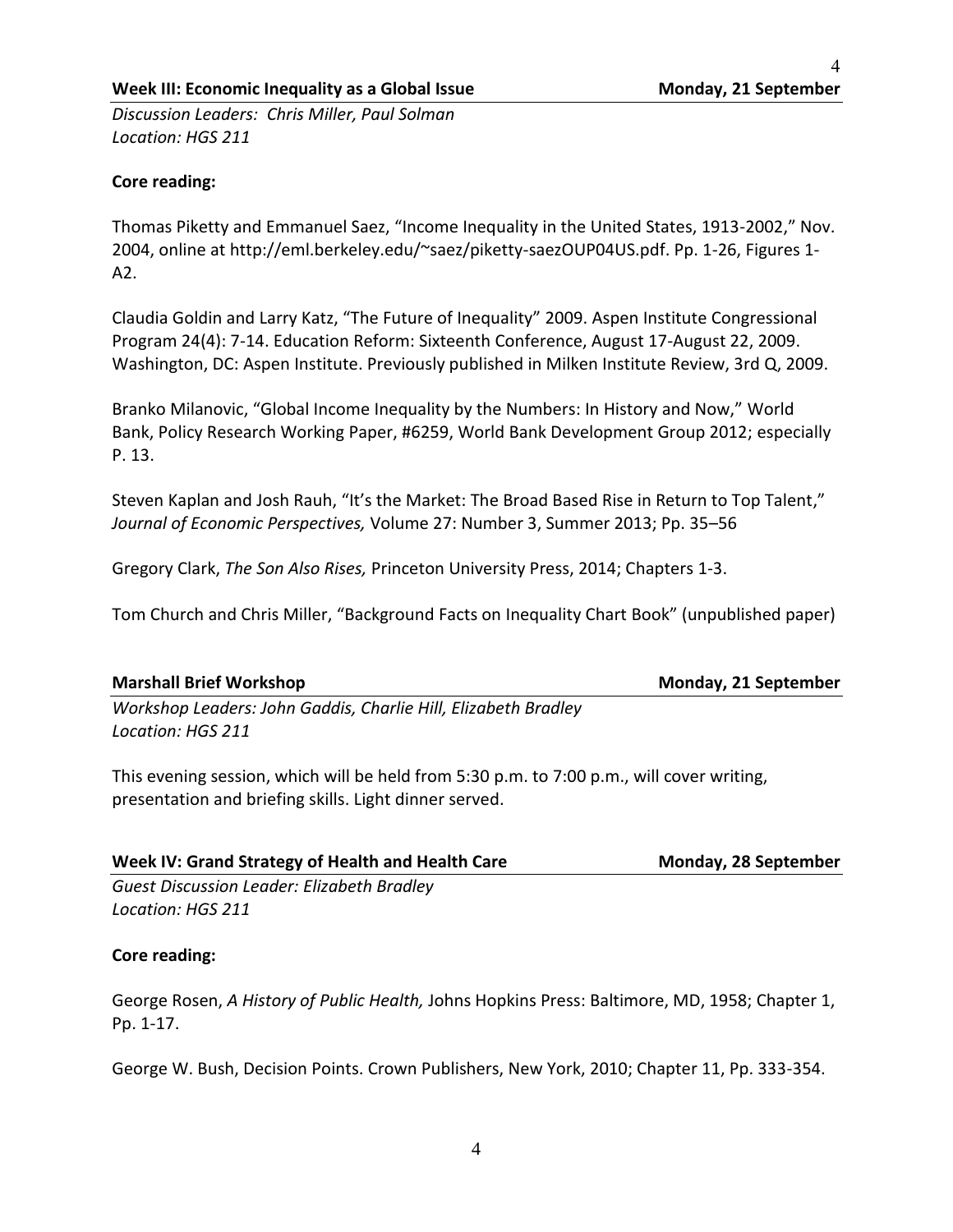Theodore Brown, Marcus Cueto, Elizabeth Fee. The World Health Organization and the transition from International Health to Global Health." *American Journal of Public Health* 2006; 96:1, Pp. 62-72.

John Donnelly. The President's Emergency Plan for AIDS Relief: How George W. Bush and Aides Came to Think Big on Battling HIV. *Health Affairs* 2013.

Elizabeth Bradley and Lauren Taylor, *The American Health Care Paradox: Why Spending More is Getting Us Less.* New York: Public Affairs Books, 2013; Chapter 1, Pp. 1-20.

Julio Frenk, Octavio Gómez-Dantés, and Suerie Moon, "From sovereignty to solidarity: a renewed concept of global health for an era of complex interdependence," *The Lancet* 2014; vol 383: 94-97.

Harley Feldbaum, Kelley Lee, and Joshua Michaud, Global Health and Foreign Policy. Epidemiologic Reviews 2010; Vol 32: 82-92.

For reference only: *The World Health Organization Constitution.* 1946.

## **Examining the Challenges of the 21st Century**

## **Preparation format:**

- $\checkmark$  Groups of four to five students will be assigned to individual topics below.
- $\checkmark$  Readings will be announced online, and distributed online and, if necessary, at ISS.
- $\checkmark$  Groups will submit a concise (no more than ten pages, excluding appendices) written 'Marshall brief' on their assigned topic no later than one week prior to their presentation date.

## **Presentation schedule:**

- $\checkmark$  Team presentations (45 minutes; data projector available)
- Question and answer (**30 minutes**)
- Instructor-facilitated feedback (**balance of class period**)

| <b>Presentation</b><br>Date | <b>HGS 217b</b><br><b>Athenians</b> | <b>HGS 220b</b><br><b>Spartans</b> | <b>Readings and Marshall</b><br><b>Policy Brief Due Date</b> |
|-----------------------------|-------------------------------------|------------------------------------|--------------------------------------------------------------|
| 5 October                   |                                     | 5                                  | 28 September                                                 |
| 12 October                  |                                     | 6                                  | 5 October                                                    |
| 19 October                  | 3                                   |                                    | 12 October                                                   |
| 26 October                  |                                     | 8                                  | 19 October                                                   |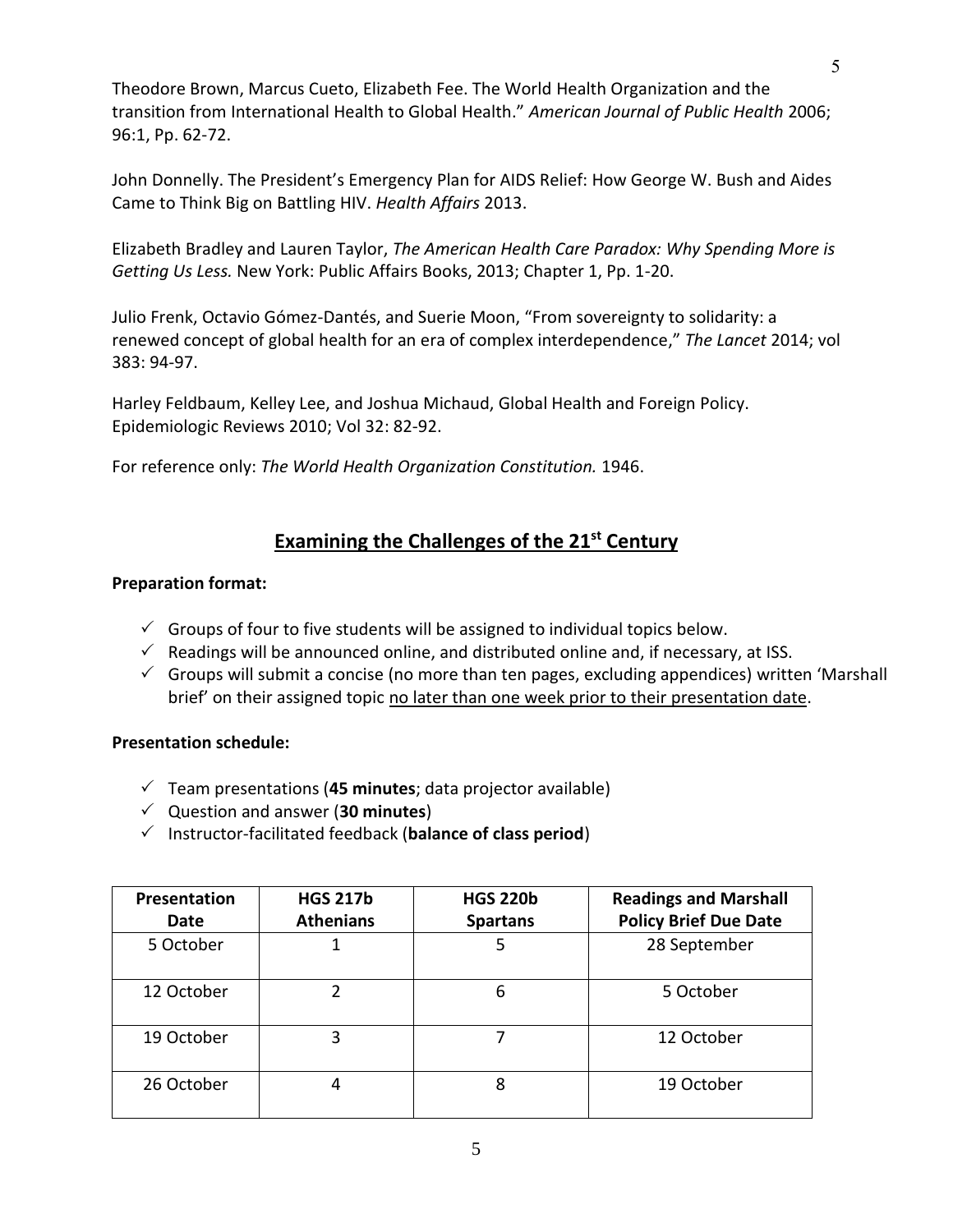| 2 November  |  |
|-------------|--|
| 9 November  |  |
| 16 November |  |
| 30 November |  |

## **Team 1: Technology Shifts and the Middle Class Monday, 5 October and 2 November**

*Principals: GS Faculty Briefing Team Members:* 

## **Audience:**

*Chair of the Council of Economic Advisors Director of the Office of Science & Technology Policy (OSTP) Senior Adviser to the President*

**Team 2: U.S. - China Relations Monday, 12 October and 9 November**

*Principals: GS Faculty Briefing Team Members:*

### **Audience:**

*U.S. Secretary of Treasury U.S. Secretary of State Senior Adviser to the President*

## **Team 3: ISIS and Middle East-North Africa (MENA) Monday, 19 October and 16 November**

*Principals: GS Faculty Briefing Team Members:*

### **Audience:**

*Secretary of State Secretary of Defense Senior Adviser to the President*

*Principals: GS Faculty Briefing Team Members:*

**Team 4: Cybersecurity Monday, 26 October and 30 November**

6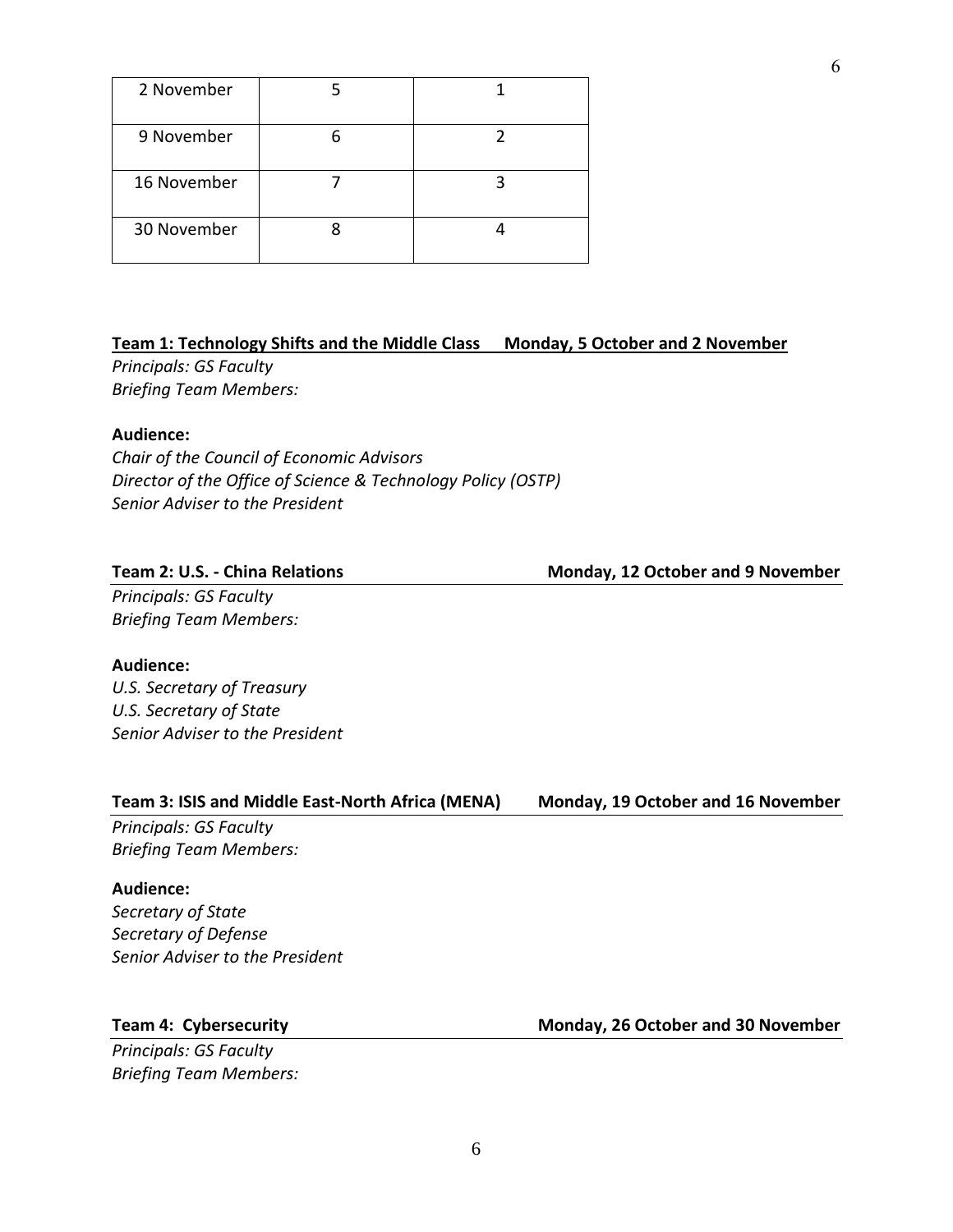#### **Audience:**

*Commander of the U.S. Cyber Command Director of the National Security Agency FBI Director of Cyber Crime Senior Adviser to the President*

**Team 5: Crisis of the Oceans Monday, 5 October and 2 November**

*Principals: GS Faculty Briefing Team Members:*

**Audience:** *Secretary of the Navy Under Secretary of Commerce for Oceans and Atmosphere Senior Adviser to the President*

### **Team 6: U.S. Strategy on Russia Monday, 12 October and 9 November**

*Principals: GS Faculty, Tom Graham Briefing Team Members:*

### **Audience:**

*Assistant Secretary of State for Europe and Eurasia Treasury Department Undersecretary for Terrorism and Financial Intelligence Senior Adviser to the President*

### **Team 7: Obama's Legacy in Race Relations Monday, 19 October and 16 November**

*Principals: GS Faculty Briefing Team Members:*

#### **Audience:**

*Attorney General Secretary of Housing and Urban Development Senior Adviser to the President*

*Principals: GS Faculty, David Cameron Briefing Team Members:*

## **Audience:**

*Secretary of Treasury Secretary of Defense Senior Adviser to the President*

**Team 8: The Future of Europe Monday, 26 October and 30 November** 

7